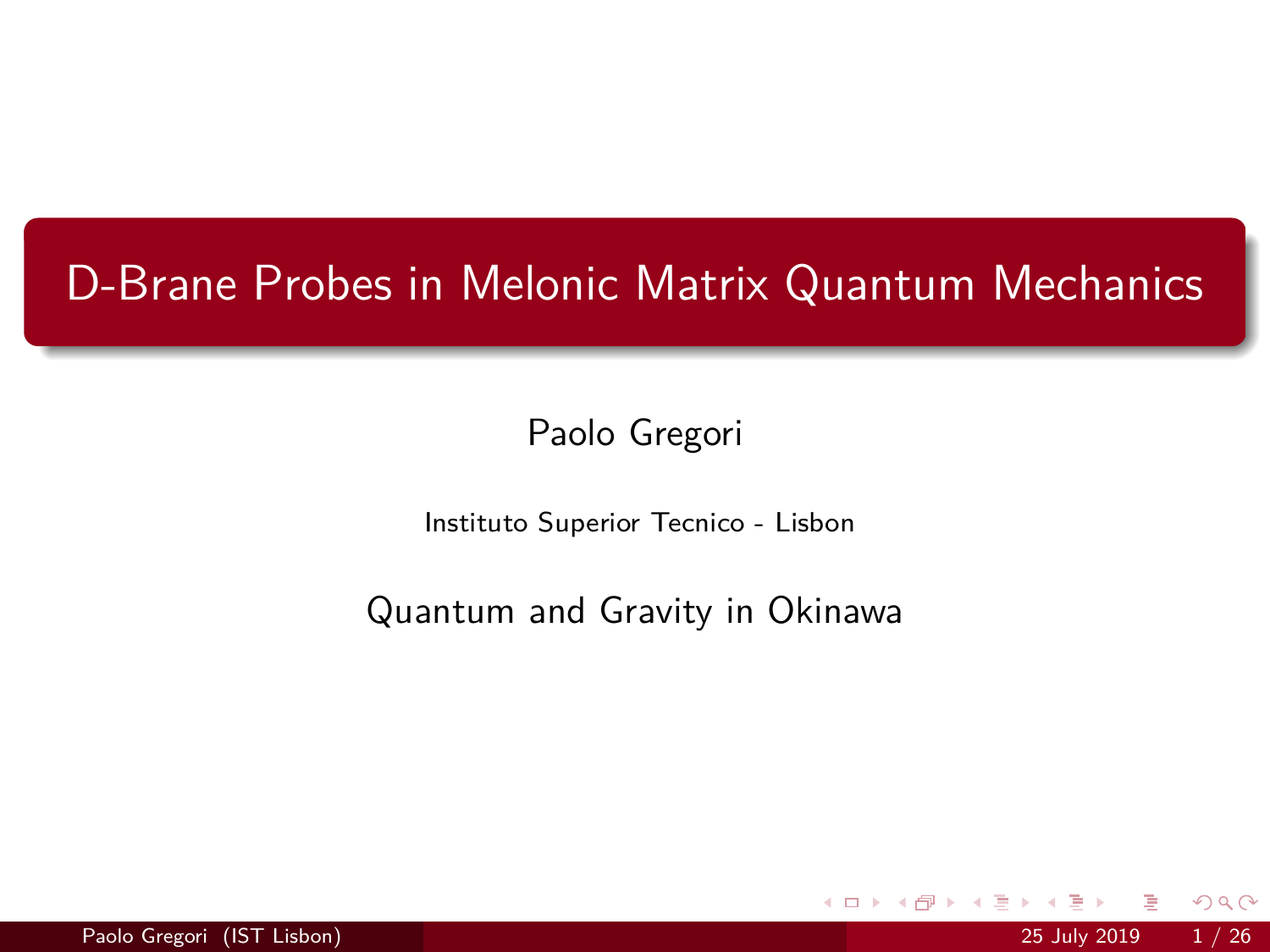# Table of Contents

- 1 D-brane probes in  $U(N)$  gauge theories
- [Review of the SYK model](#page-7-0)
- The new large D [limit of matrix models](#page-13-0)
- [Probe analysis of the quartic matrix-vector model](#page-19-0)

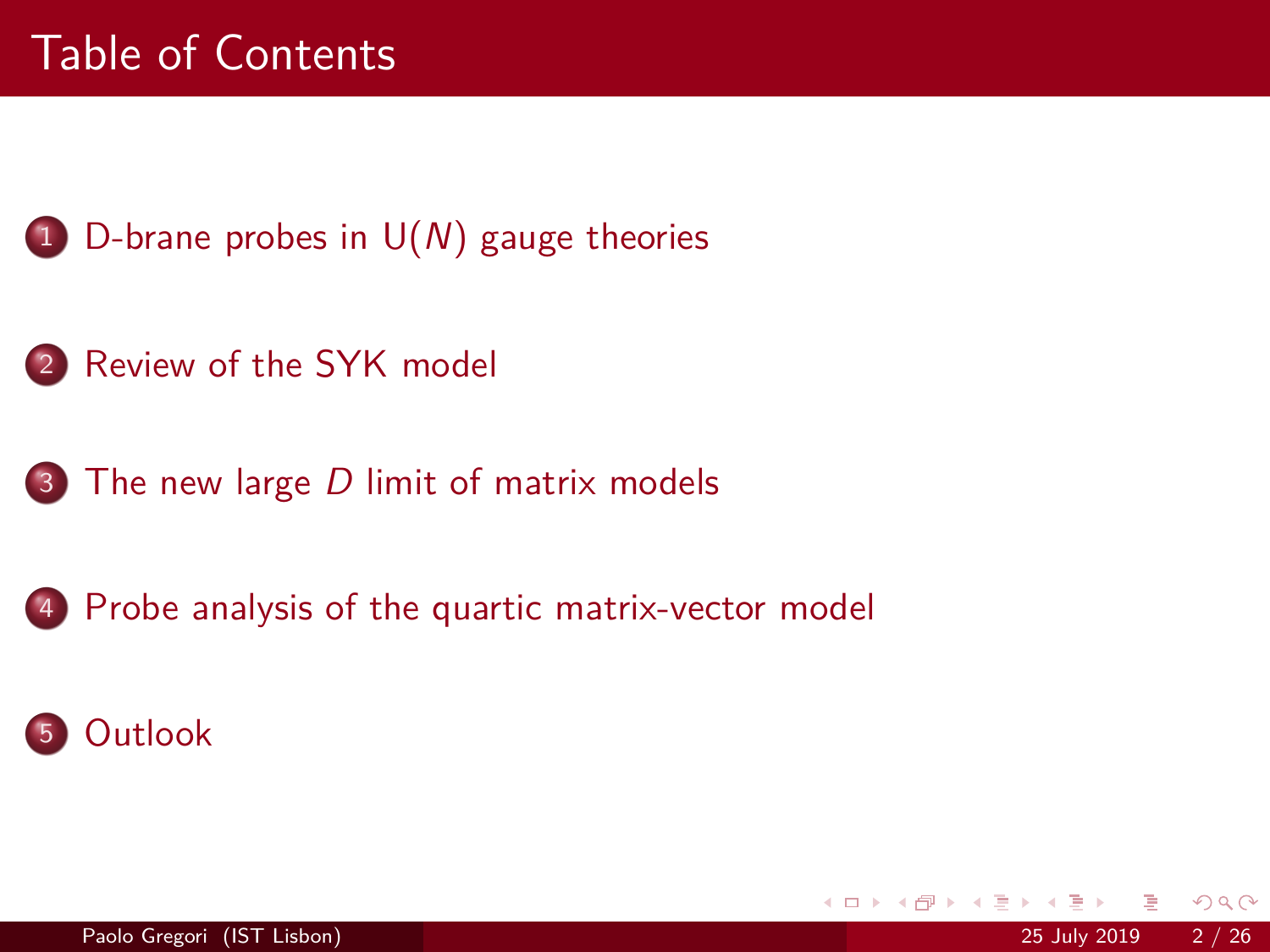# <span id="page-2-0"></span>Table of Contents

## 1 D-brane probes in  $U(N)$  gauge theories

- [Review of the SYK model](#page-7-0)
- The new large  $D$  [limit of matrix models](#page-13-0)

[Probe analysis of the quartic matrix-vector model](#page-19-0)

#### **[Outlook](#page-23-0)**

4 0 8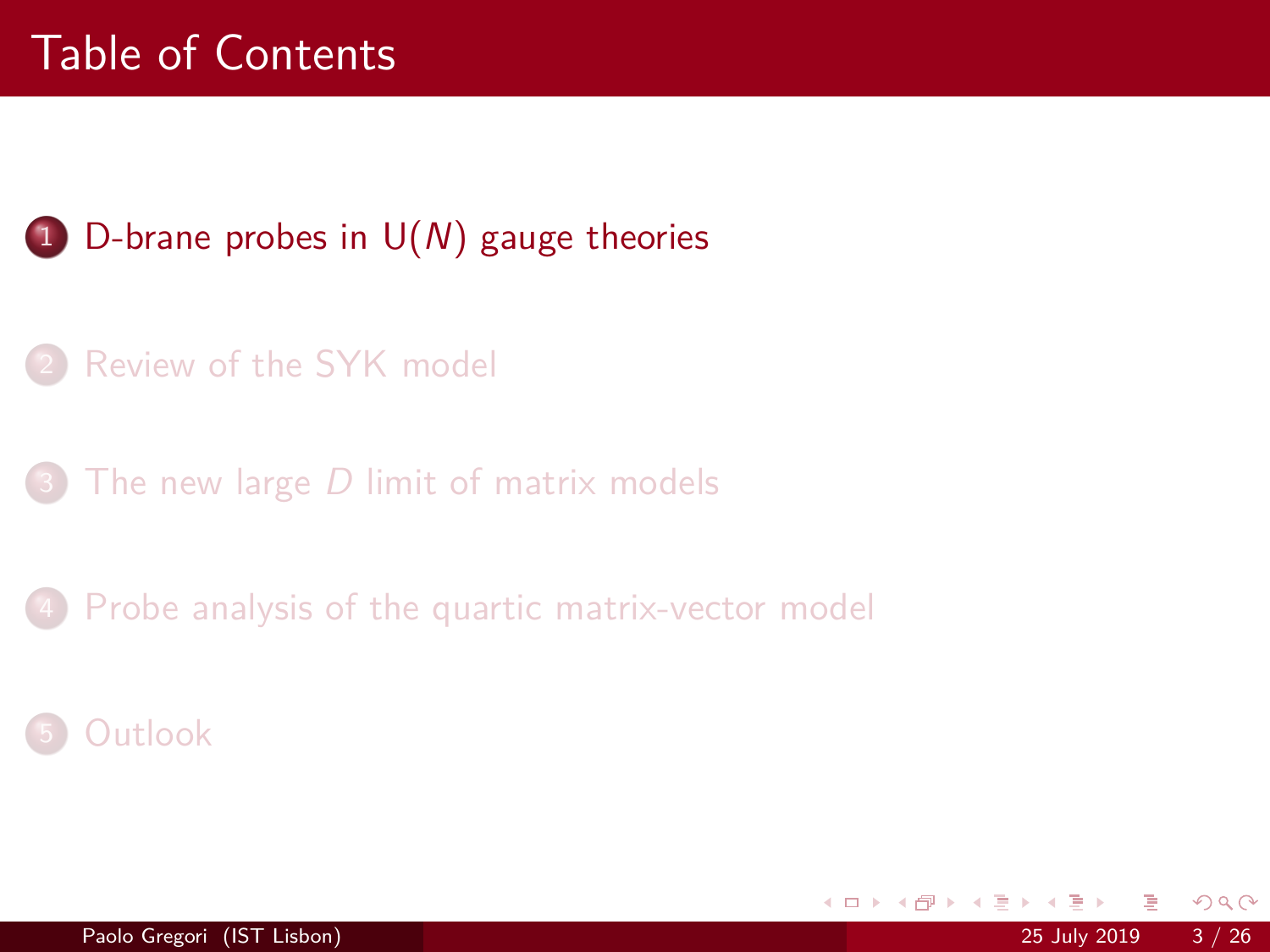#### [Ferrari, Moskovic, Rovai]



We generalize the notion of D-brane to any  $U(N)$ gauge theory. For concreteness, let us start from a quartic  $U(N)$  one-matrix model in zero dimensions.

$$
S_N(M) = \frac{N}{\lambda} \text{tr}\left(\frac{1}{2}M^2 + \frac{1}{4}M^4\right)
$$

The matrix  $M$  is associated to open strings with endpoints attached to the D-branes, which are labeled by the  $U(N)$  indices.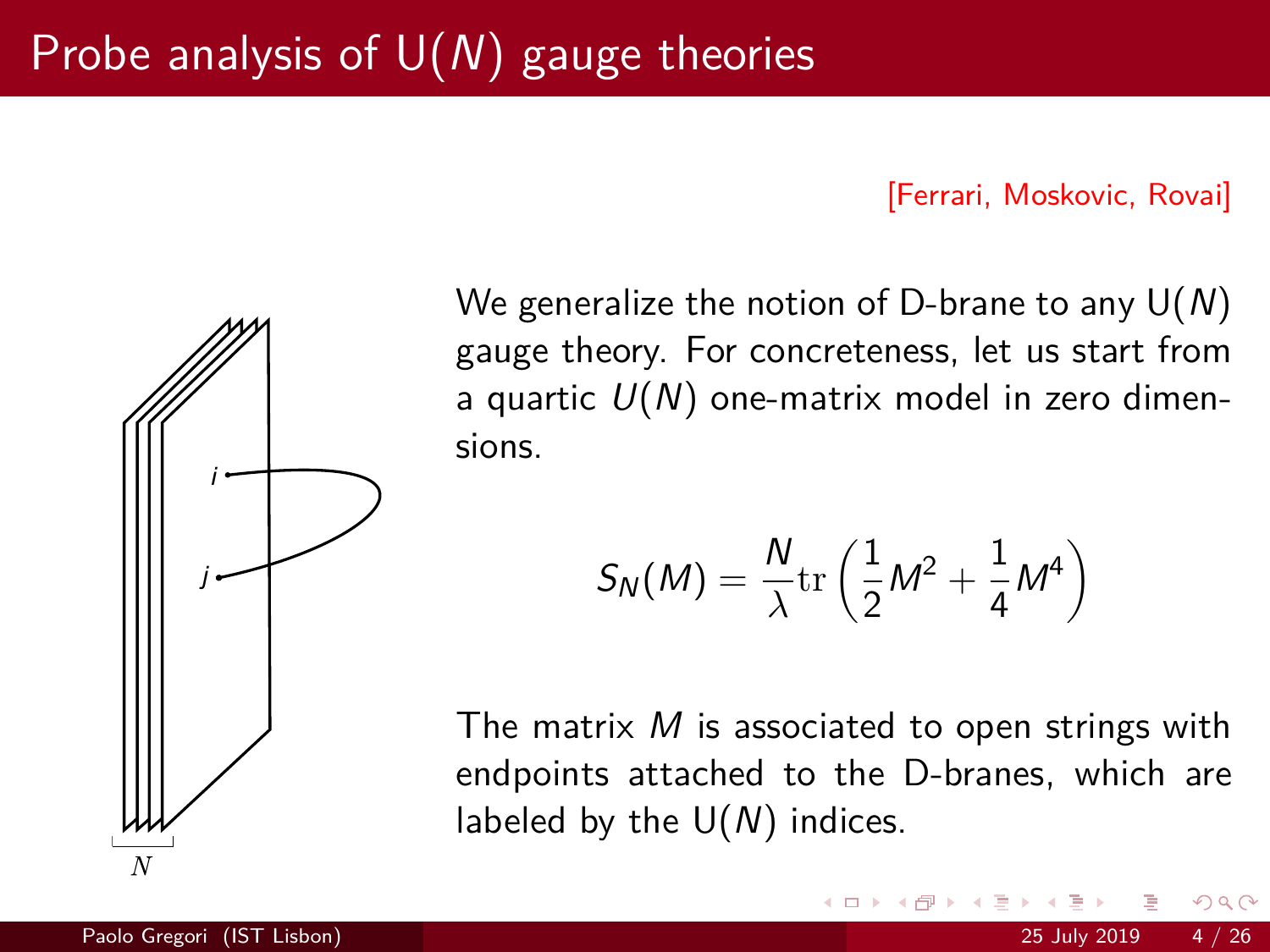

We now distinguish between "background" and "probe" D-branes:

$$
M_j^i \longrightarrow \left( \begin{array}{cc} V_j^i & \bar{w}^i \\ w_j & v \end{array} \right)
$$

The action of the model is rewritten in terms of the new degrees of freedom:

$$
S_{N+1}(M) \longrightarrow S_N(V) + (N+1)S_1(v) +S_{mix}(V, v, w, \bar{w})
$$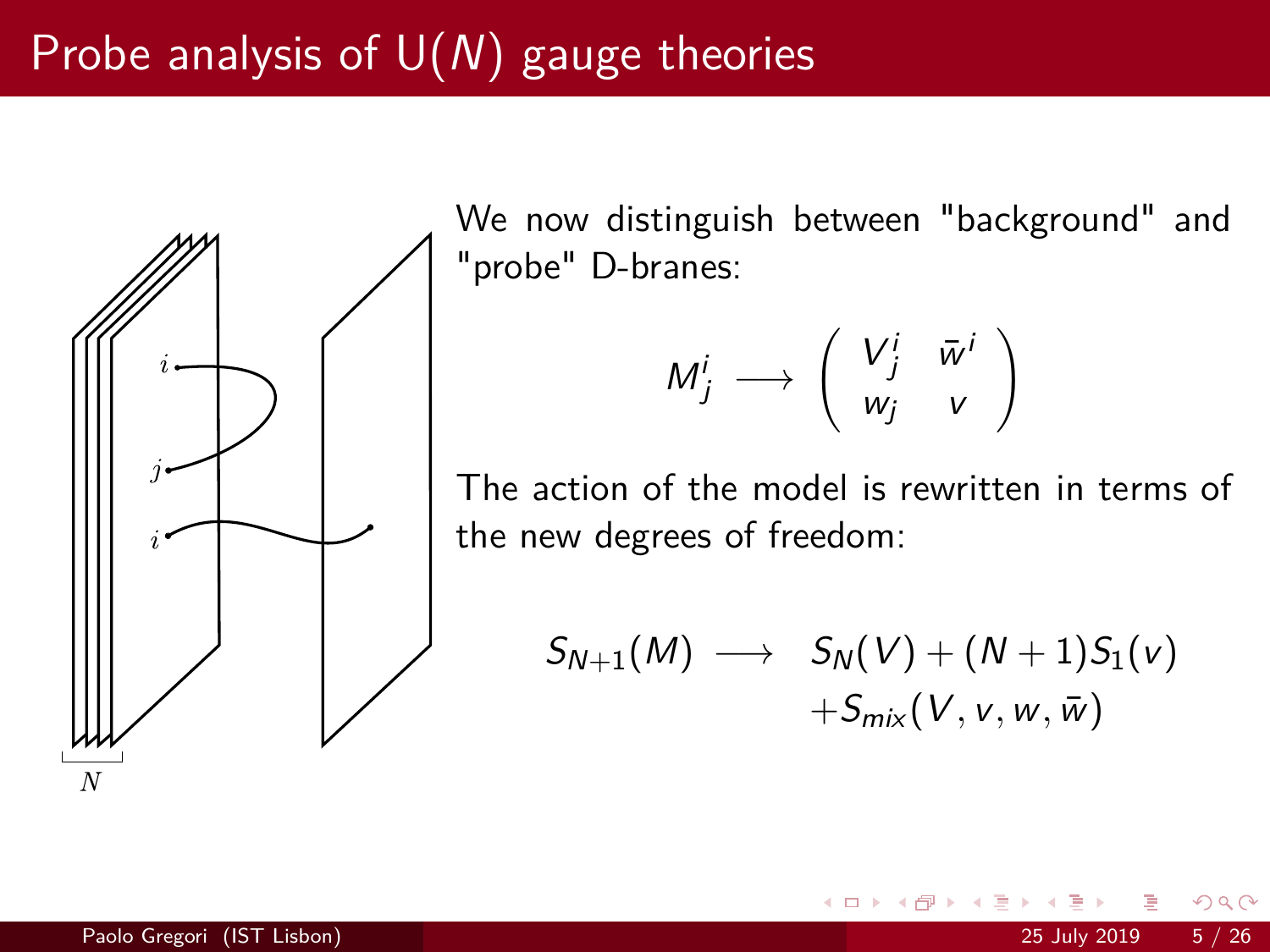General feature: the resulting action is quartic in w and  $\bar{w}$ :

$$
S_{\text{mix}}(V, v, w, \bar{w}) = \frac{N+1}{\lambda} \left( \bar{w}w(1+v^2) + wV^2\bar{w} + vwV\bar{w} + \frac{1}{2}(\bar{w}w)^2 \right)
$$

We introduce the auxiliary field *φ*:

$$
\hat{S}_{\text{mix}}(V, v, w, \bar{w}, \phi) = \frac{N+1}{\lambda} \left( \bar{w}w(1 + v^2 + \phi) - \frac{1}{2}\phi^2 + wV^2\bar{w} + vwV\bar{w} \right)
$$

The path integral over the vector fields results in the introduction of bosonic auxiliary fields, which at  $N \rightarrow \infty$  are classical: good candidates for emergent space coordinates.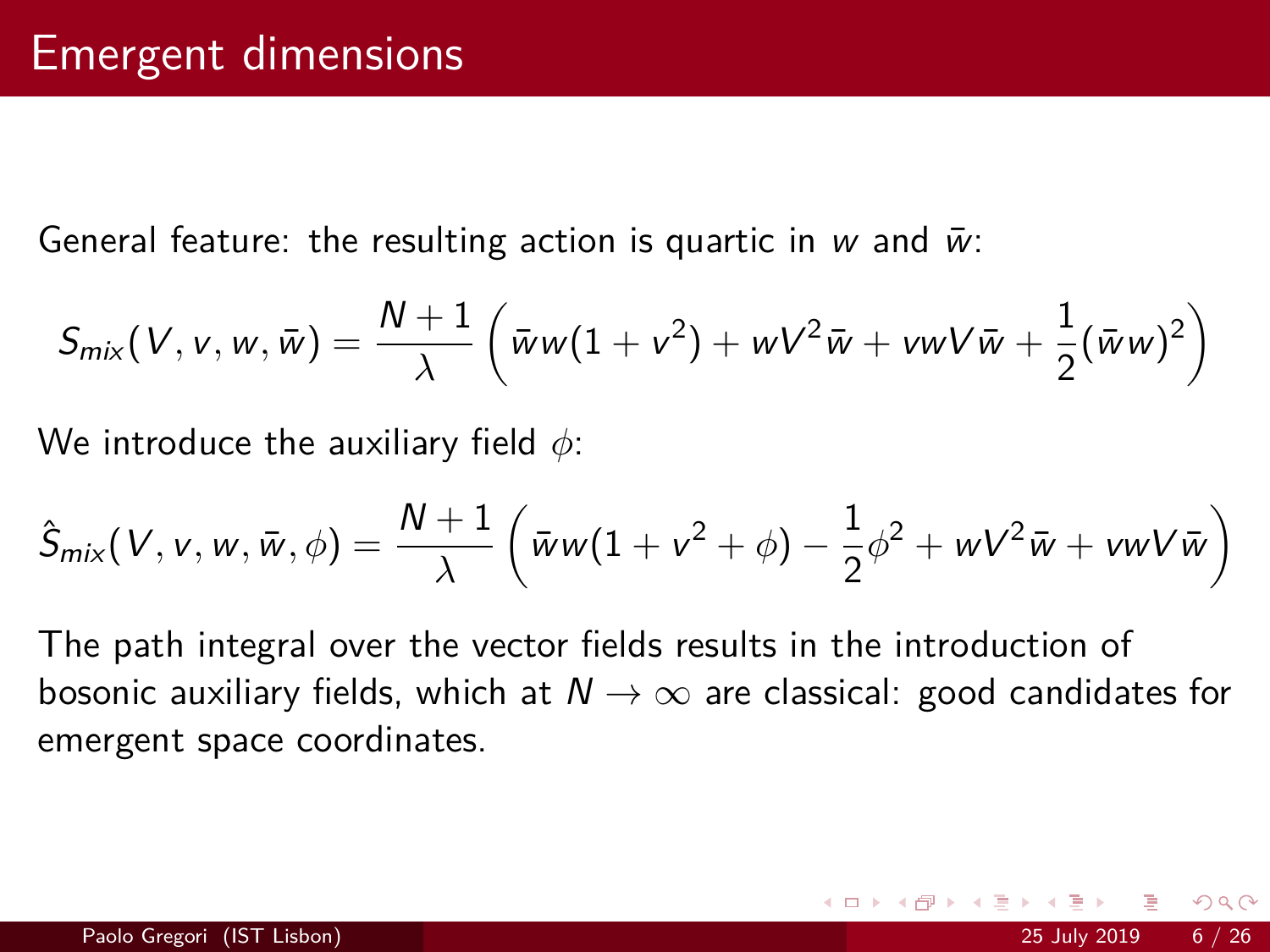The final goal of the procedure is to compute the effective probe brane action  $\mathscr{A}(\phi)$  defined by

$$
e^{-\mathscr{A}(\phi,v)} = \int \mathcal{D}V \mathcal{D}w \mathcal{D}\bar{w} e^{-(N+1)S_1(v) - S_N(V) - \hat{S}_{mix}(V,v,w,\bar{w},\phi)}
$$

This is a hard task in general: summing over an infinite class of planar diagrams of the original model is required. On-shell, it satisfies the non-trivial relation

$$
\mathscr{A}^* = 2F_0 + \lambda \partial_\lambda F_0
$$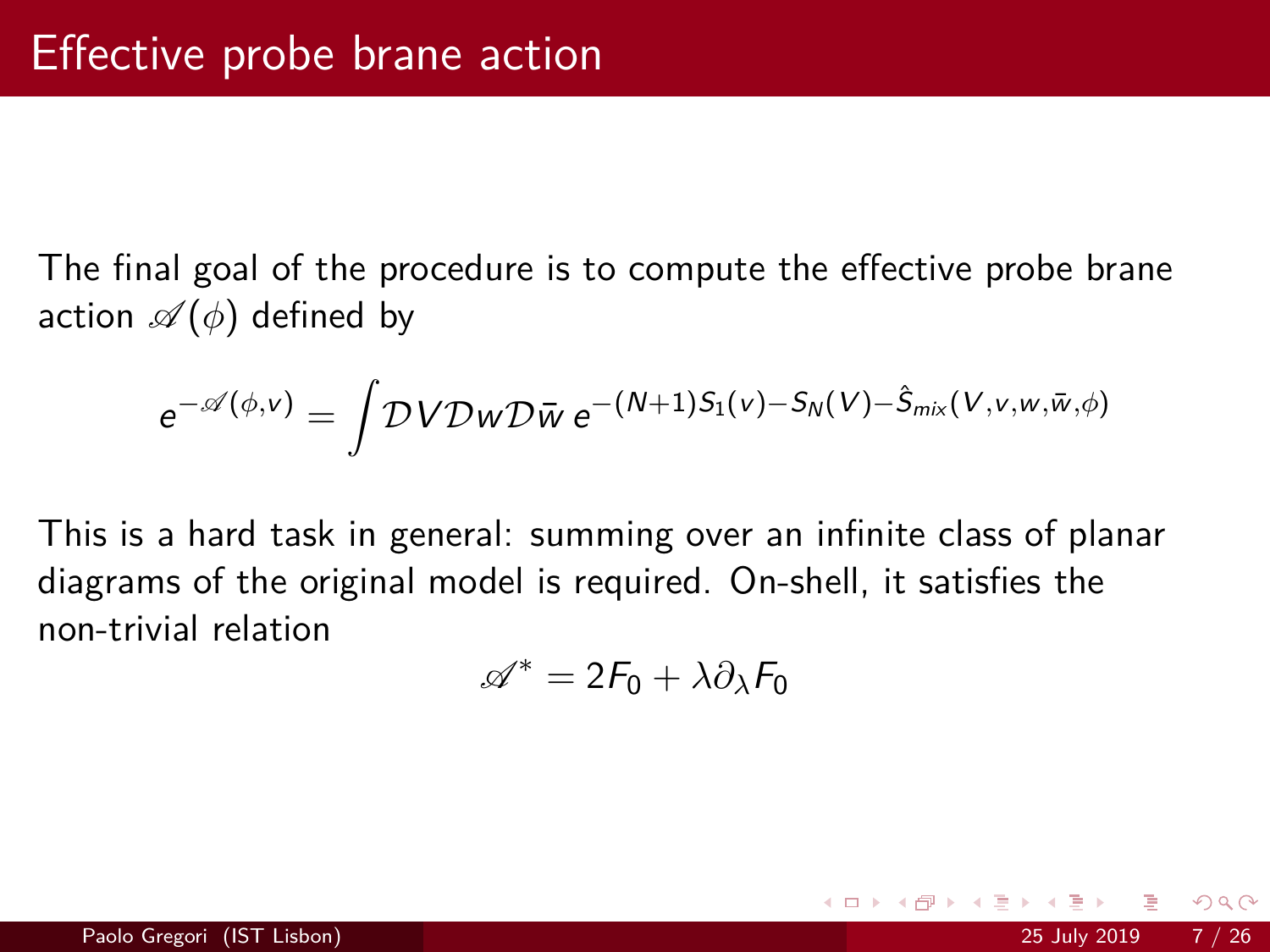## <span id="page-7-0"></span>D-brane probes in  $U(N)$  gauge theories

## 2 [Review of the SYK model](#page-7-0)

The new large  $D$  [limit of matrix models](#page-13-0)

[Probe analysis of the quartic matrix-vector model](#page-19-0)

#### **[Outlook](#page-23-0)**

4 0 8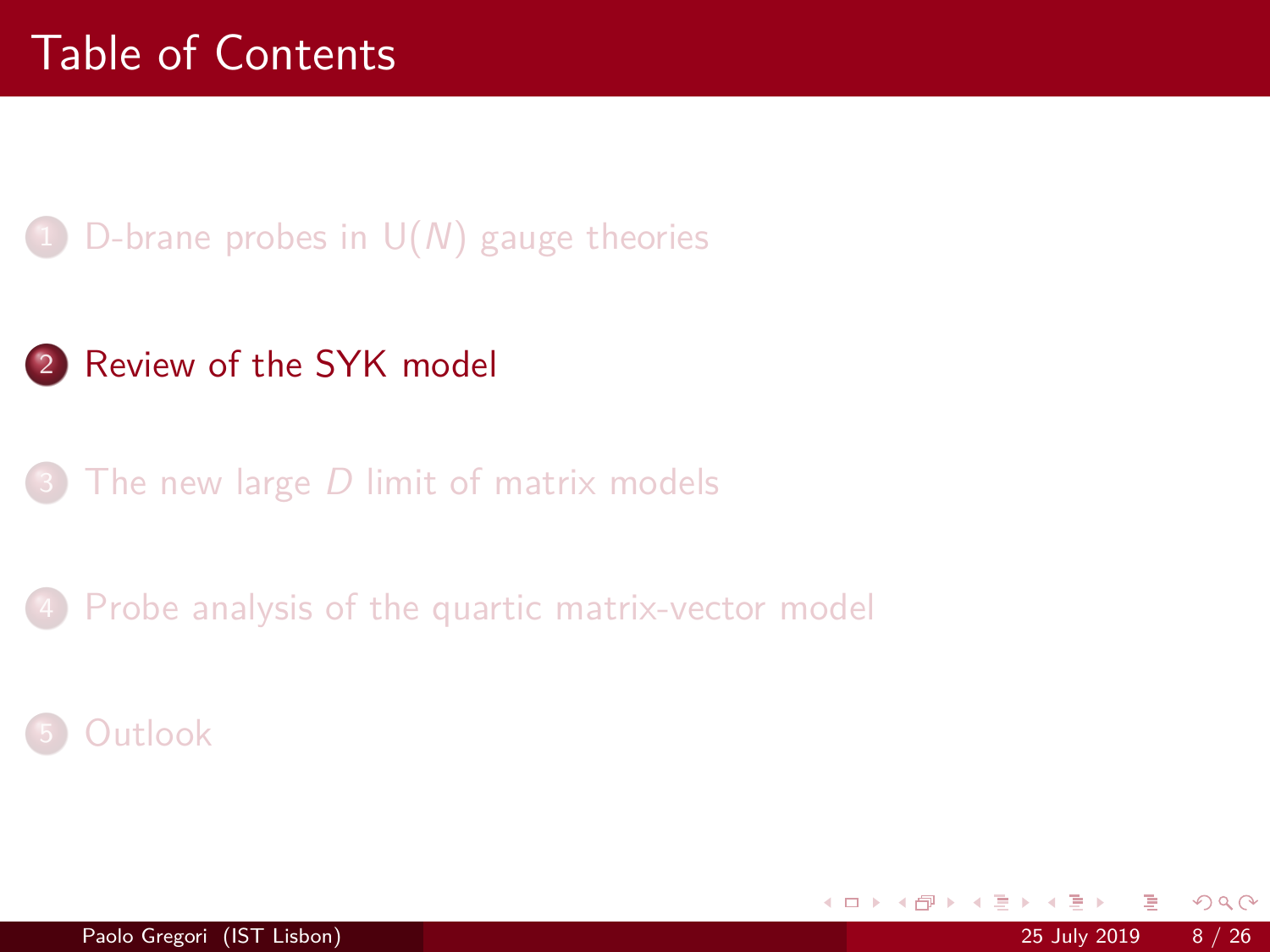$N$  Majorana fermions in  $0+1$  dimensions, with quartic interaction term:

$$
H = \sum_{i,j,k,l} J_{ijkl} \chi_i \chi_j \chi_k \chi_l \qquad \{\chi_i, \chi_j\} = \delta_{ij}
$$

[Kitaev 2016] [Maldacena, Stanford 2016]

不自下

Random couplings  $J_{ijkl}$ , drawn from Gaussian distribution

$$
\overline{J_{ijkl}^2} = \frac{3!\lambda^2}{N^3} \qquad \qquad \overline{J_{ijkl}} = 0
$$

 $2990$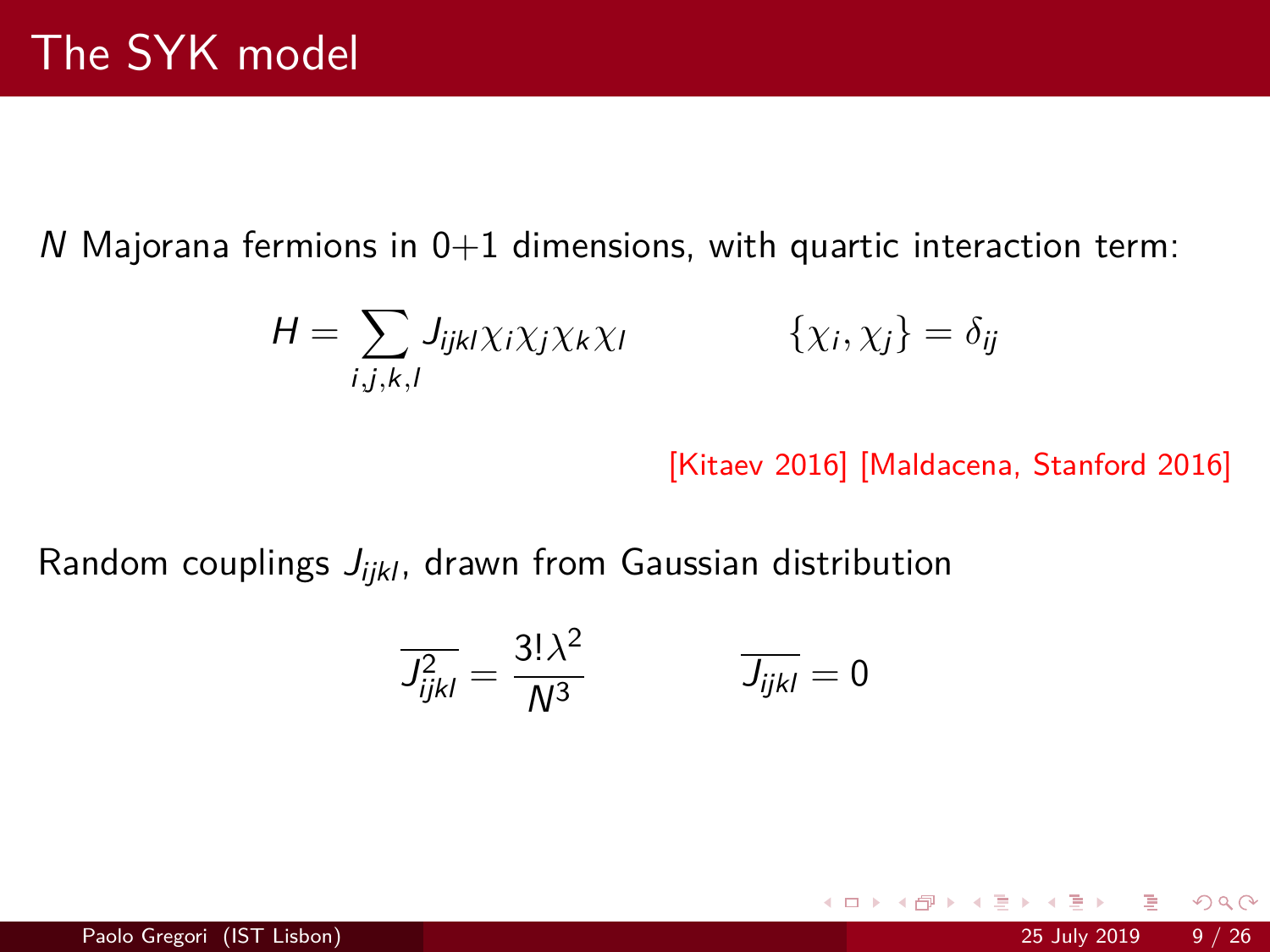Observables are computed by averaging over the random couplings (quenched disorder):

$$
\overline{\langle O \rangle} = \int dJ_{ijkl} e^{-J_{ijkl}^2 N^3/12\lambda^2} \frac{\int \mathcal{D}\chi_i O e^{-\int dtL}}{\int \mathcal{D}\chi_i e^{-\int dtL}}
$$

4 0 F

 $QQQ$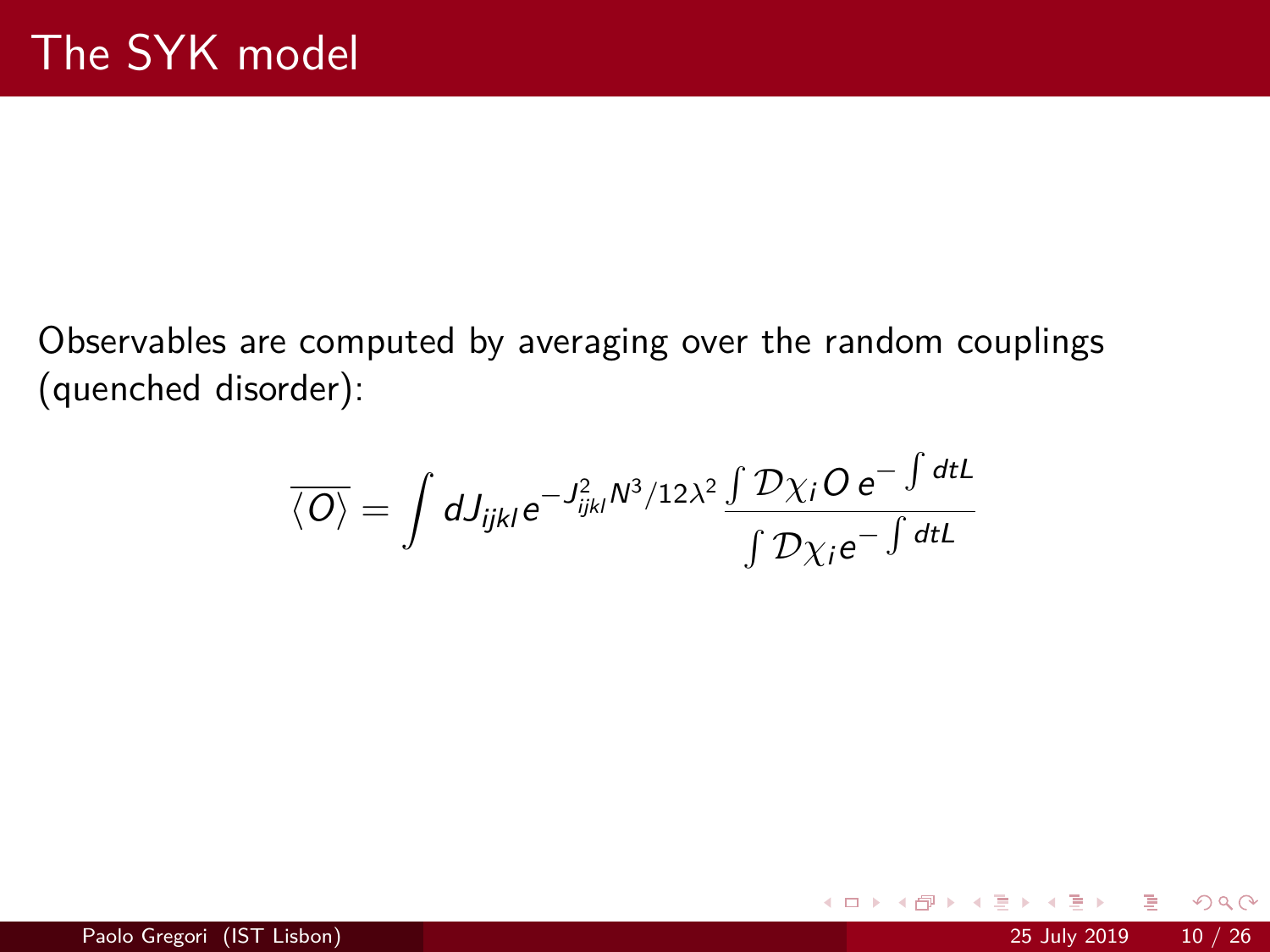The SYK model has many non-trivial properties:

- Continuous energy spectrum
- Large entropy at zero temperature
- Quasi-normal behaviour of 2-pt functions
- **E** Emergent SL(2, R) symmetry in the IR
- Chaotic behaviour of out-of-time-order 4-pt functions

Suggesting a classical gravitational dual containing black holes.

つへへ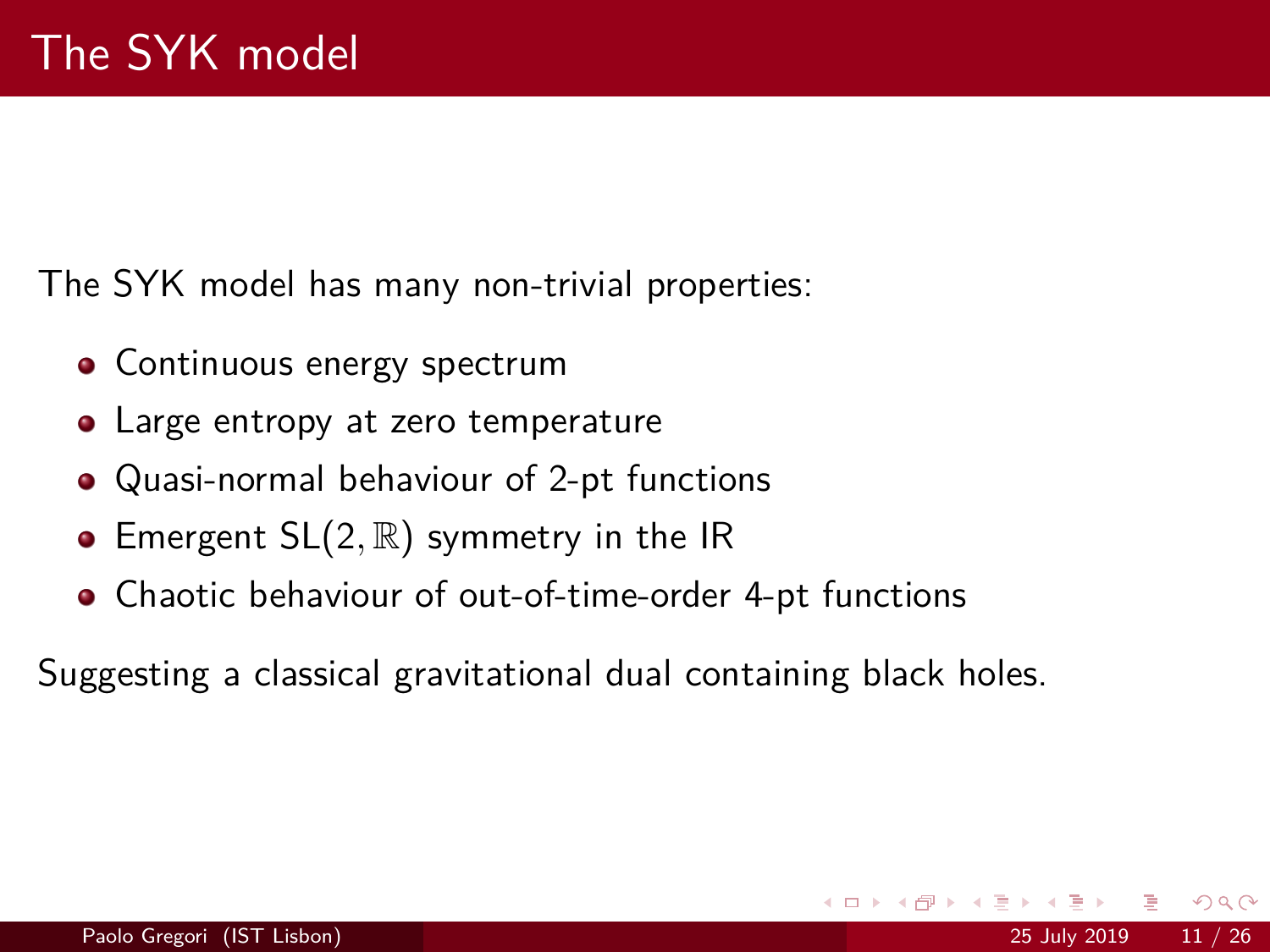The large N diagrammatic structure is dominated by "melons":



Diagrammatics are simple enough to allow for solvability, non-trivial enough to reproduce interesting physics.

つひひ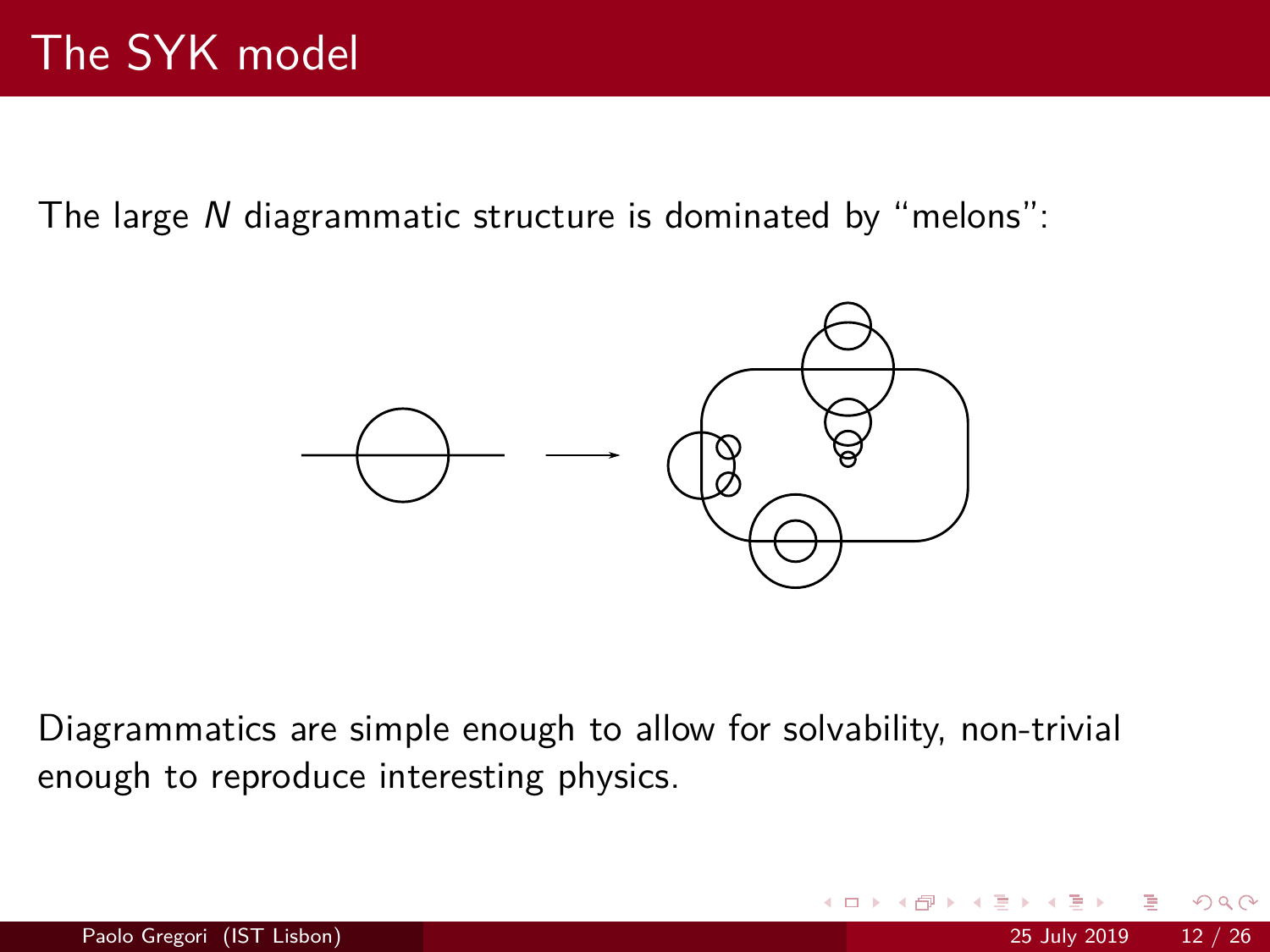There are two main issues with the SYK model:

- Random couplings are hard to reconcile with holography
- Vector d.o.f. do not allow for a probe brane analysis

Both problems are solved by using matrix-vector models.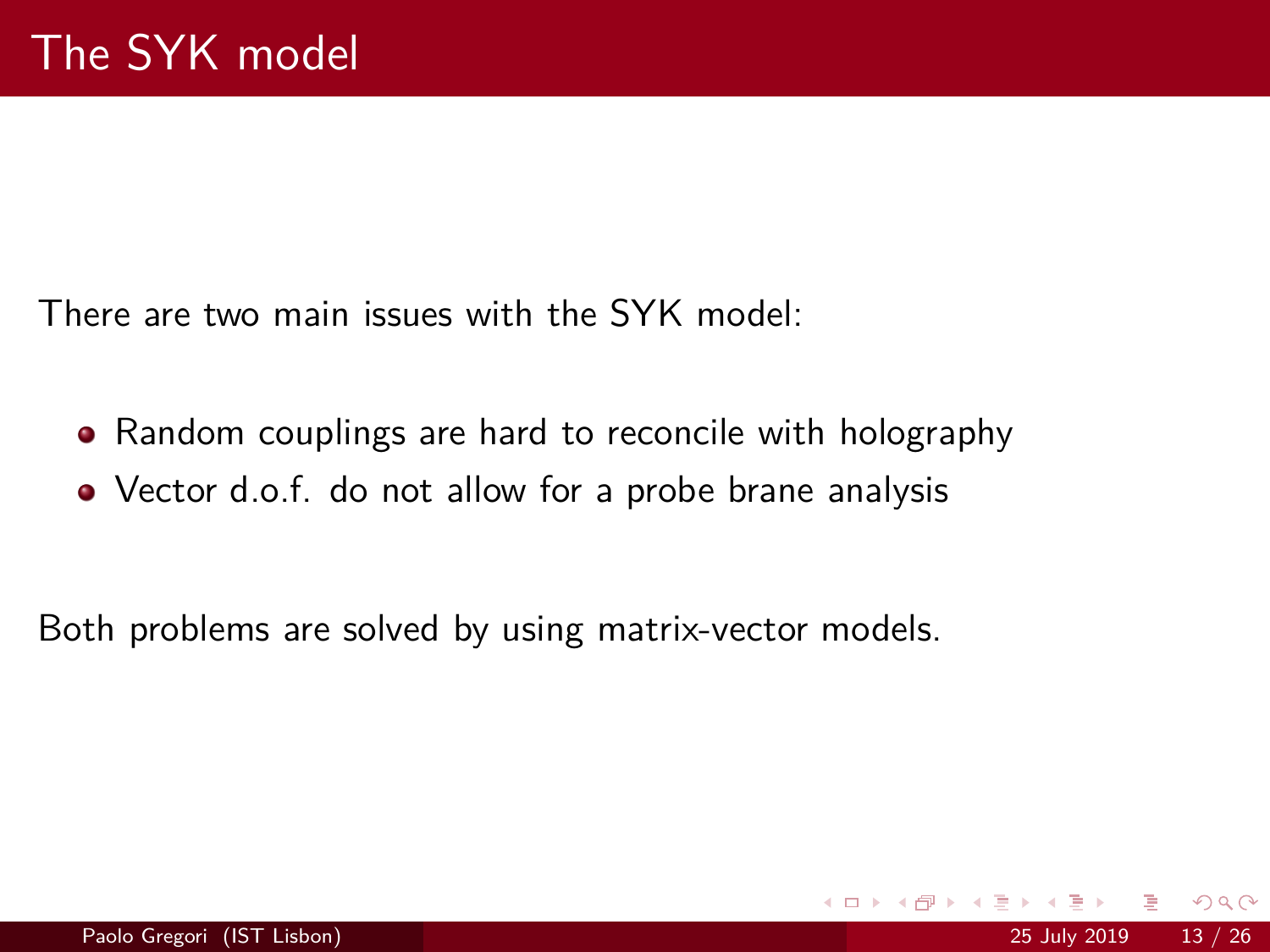- <span id="page-13-0"></span>D-brane probes in  $U(N)$  gauge theories
- [Review of the SYK model](#page-7-0)
- 3 The new large D [limit of matrix models](#page-13-0)
	- [Probe analysis of the quartic matrix-vector model](#page-19-0)

 $\Omega$ 

4 0 8



Paolo Gregori (IST Lisbon) 25 July 2019 14 / 26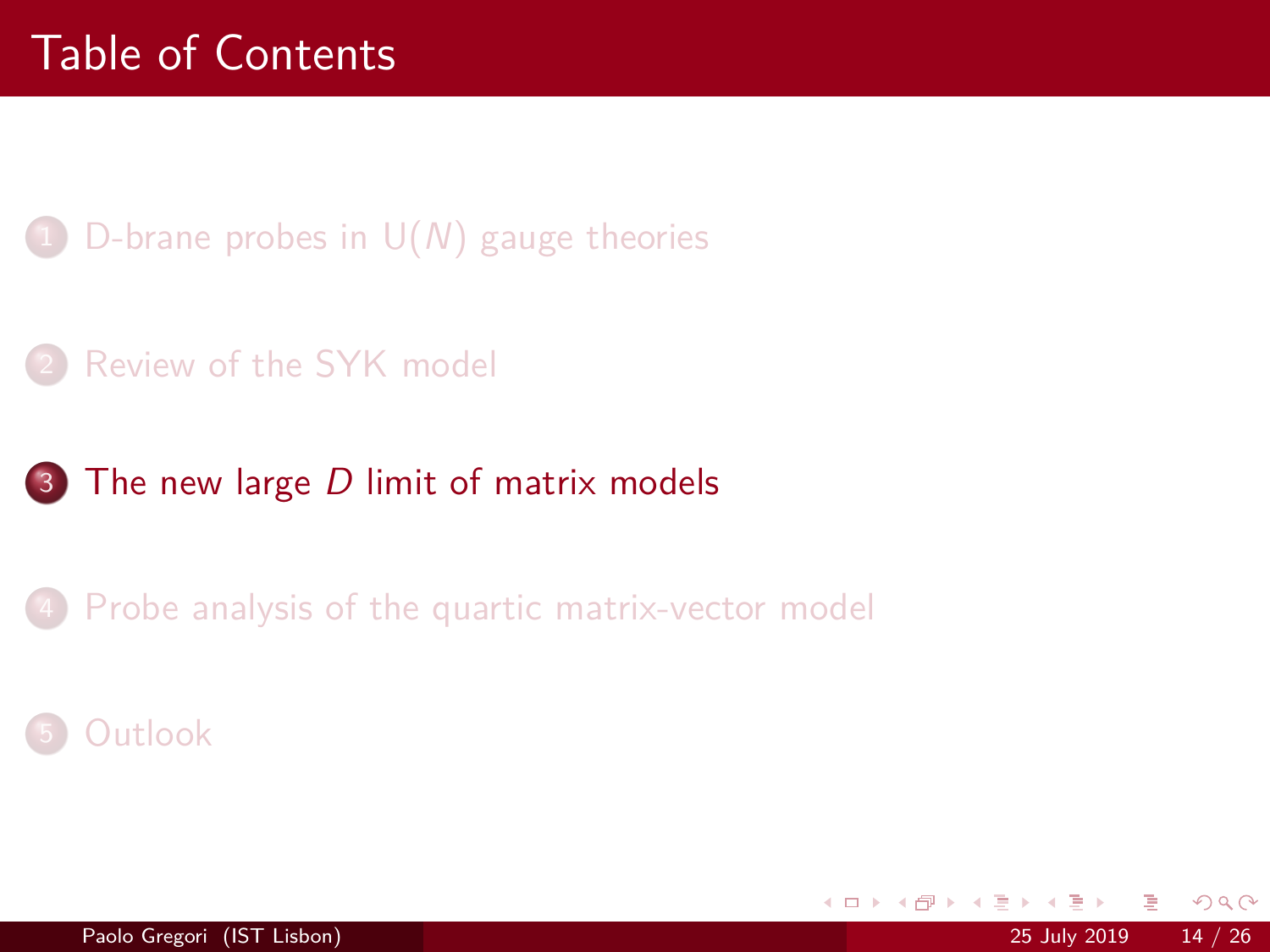A model of  $N \times N$  fermionic matrices with  $O(D)$  symmetry:

$$
\mathit{L} = \mathit{ND}\mathrm{tr}\left(\psi^\dagger_\mu \dot{\psi}_\mu + \sqrt{D} \frac{\lambda}{2} \psi_\mu \psi^\dagger_\nu \psi_\mu \psi^\dagger_\nu \right)
$$

[Ferrari 2017]

In the large  $N$ , large  $D$  limit it reproduces the SYK diagrammatics.

The  $\sqrt{D}$  enhancement of the coupling is crucial: more diagrams are kept in the large D limit. Moreover, the large N and large D limit do not commute.

つへへ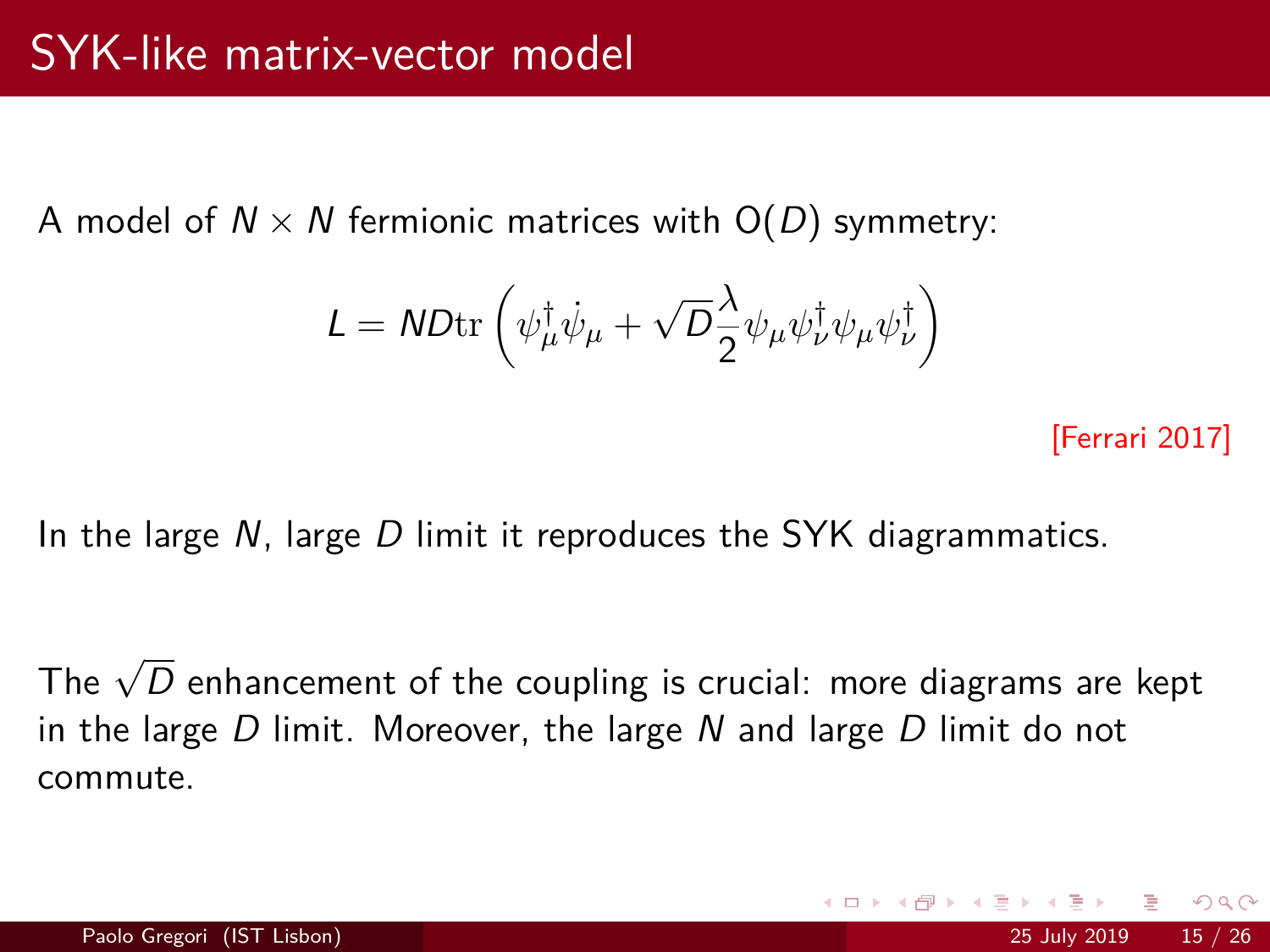Basic variables:  $N \times N$  complex matrices in the fundamental of  $O(D)$ :

$$
X_{\mu} \qquad \qquad \mu = 1, \cdots, D
$$

Typical Lagrangian involving single-trace interaction terms:

$$
L = \mathsf{ND}\Big(\mathrm{Kinetic\,Term} - \sum_B t_B I_B(X)\Big)\,,
$$

with

$$
I_B = \mathrm{tr}\left(X_{\mu_1}X_{\mu_2}^{\dagger}X_{\mu_3}\cdots X_{\mu_{2s}}^{\dagger}\right)
$$

 $\leftarrow$   $\Box$   $\rightarrow$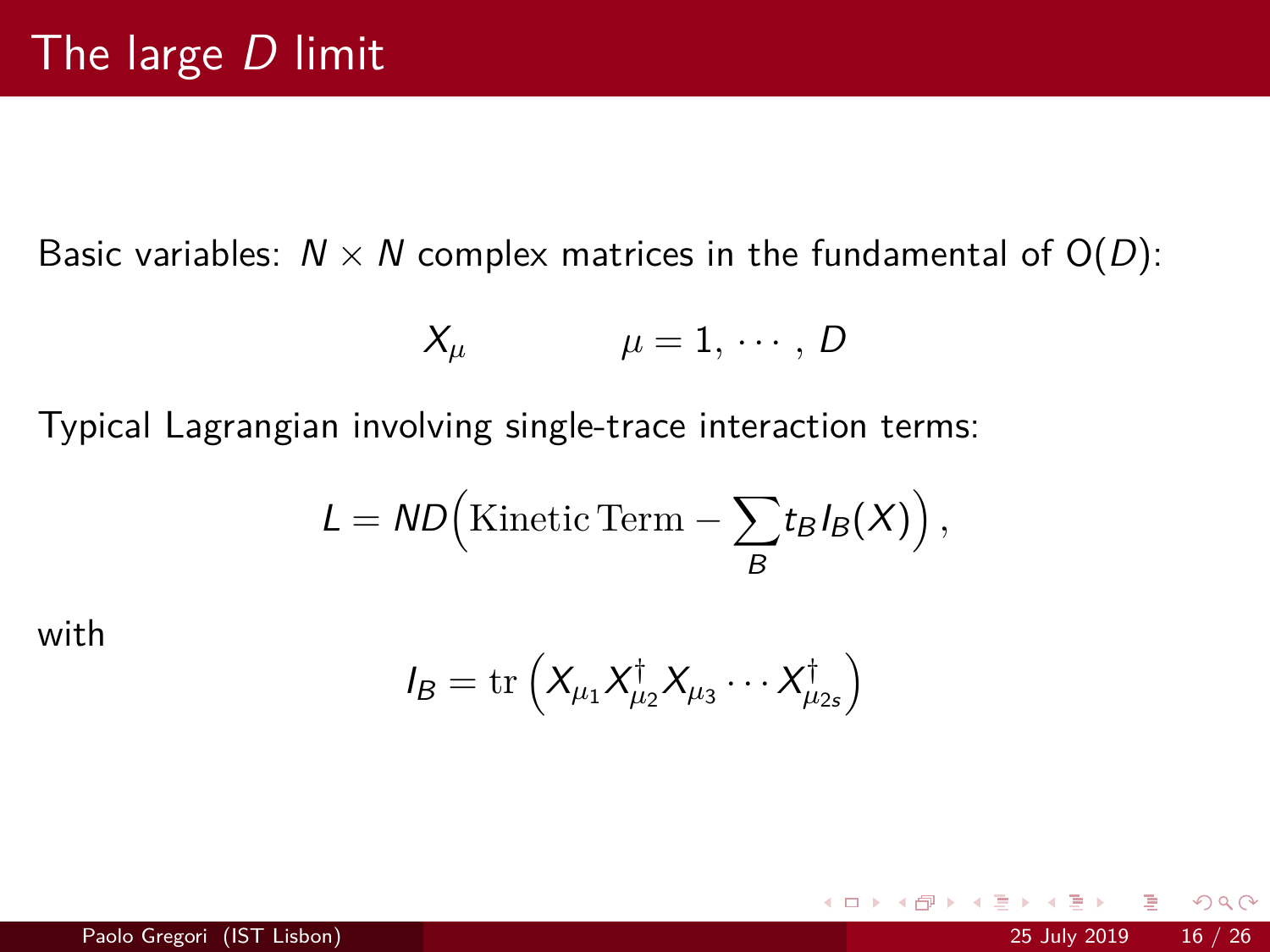# The old scaling

For example, we have two quartic interaction terms:

 $t_1 \text{tr}(X_\mu X_\mu^\dagger X_\nu X_\nu^\dagger) + t_2 \text{tr}(X_\mu X_\nu^\dagger X_\mu X_\nu^\dagger)$ 



We can expand observables in powers of  $N$  and  $D$ :

$$
F = \sum_{g,n} f_{g,n} N^{2-2g} D^{1-n}
$$

 $\Omega$ 

At leading order, only the first vertex contributes!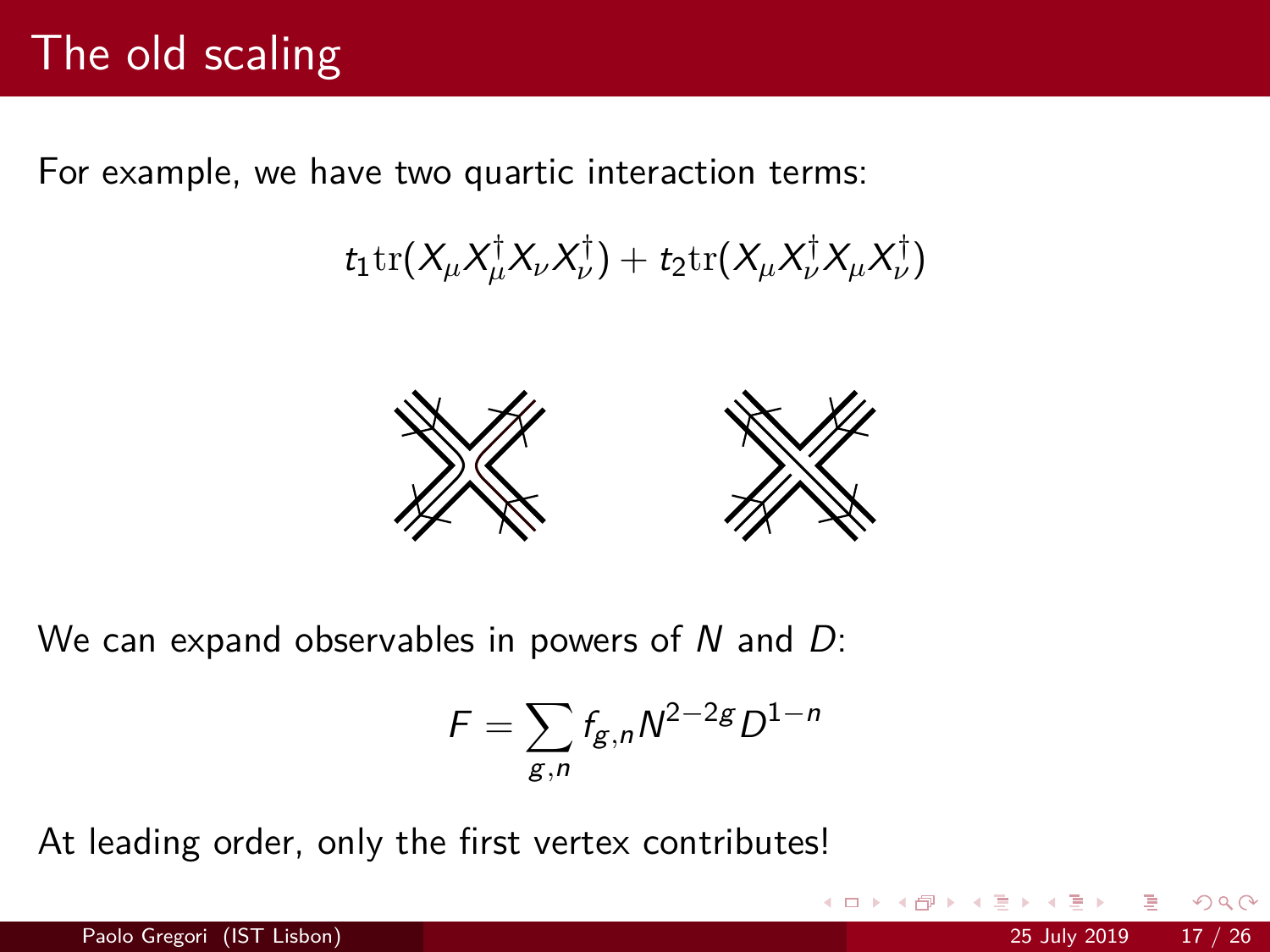We now introduce couplings *λ*a:

$$
\lambda_B = D^{-g(B)} t_B
$$

and keep them fixed. The new scaling is an enhancement: more diagrams are kept. On top of the usual large 1*/*N expansion

$$
\digamma = \sum_{g \in \mathbb{N}} \mathcal{F}_g(D) N^{2-2g}
$$

we have a 1*/* √ D expansion:

$$
\mathcal{F}_{g} = \sum_{\ell \in \mathbb{N}} \mathcal{F}_{g,\,\ell} D^{1+g-\ell/2}
$$

The two limits do not commute!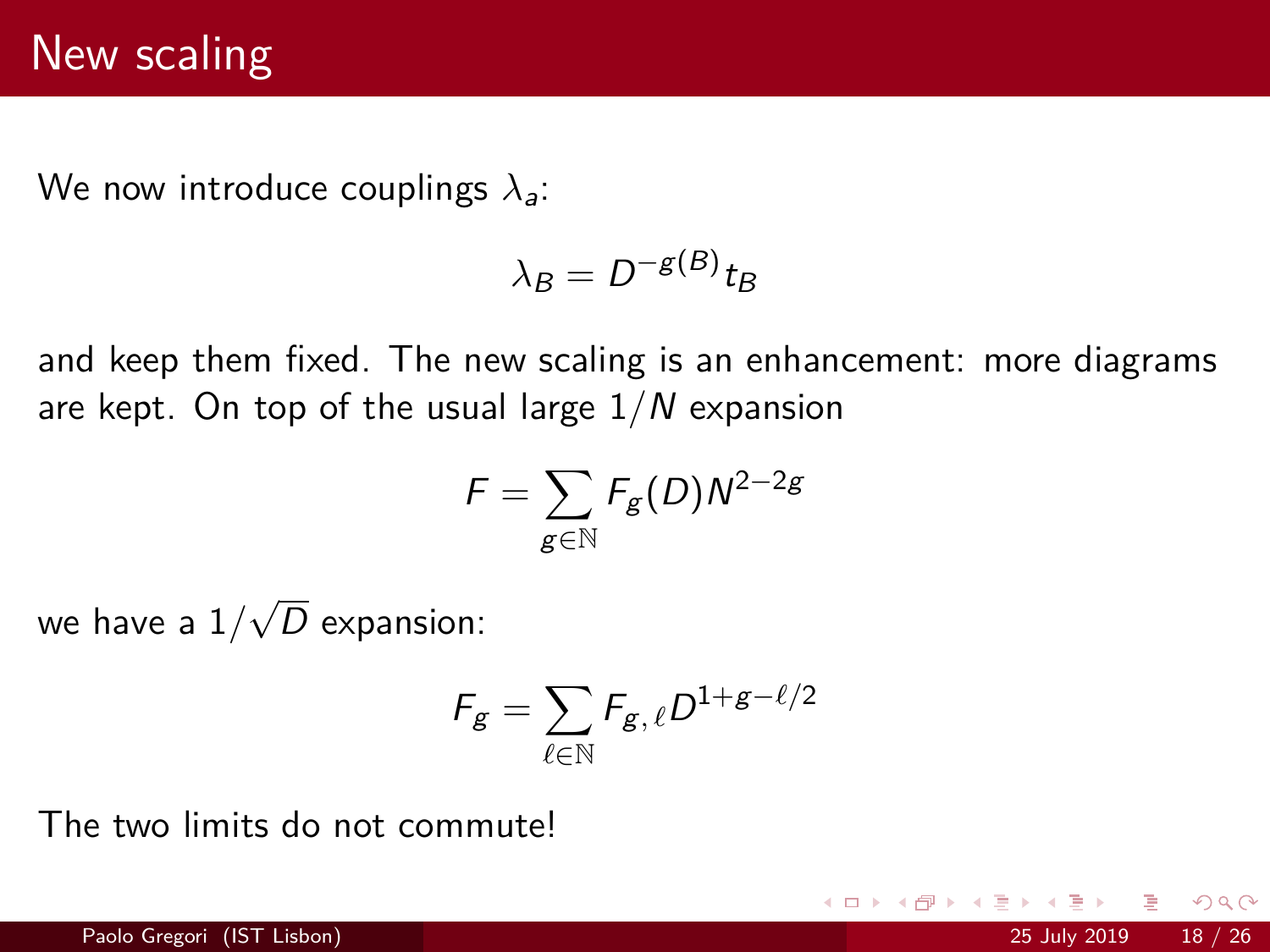# Holographic picture



 $\left(X_\mu\right)^j_j$   $1 \leq \mu \leq D$   $1 \leq i,j \leq N$ 

e.g.: D0-brane quantum mechanics  $(D = 9)$ :

4 0 8

$$
L_{BFSS} = \frac{1}{2\lambda} \text{tr} \left[ \dot{X}_{\mu} \dot{X}_{\mu} - \frac{1}{2} \left[ X_{\mu}, X_{\nu} \right]^{2} + \ldots \right]
$$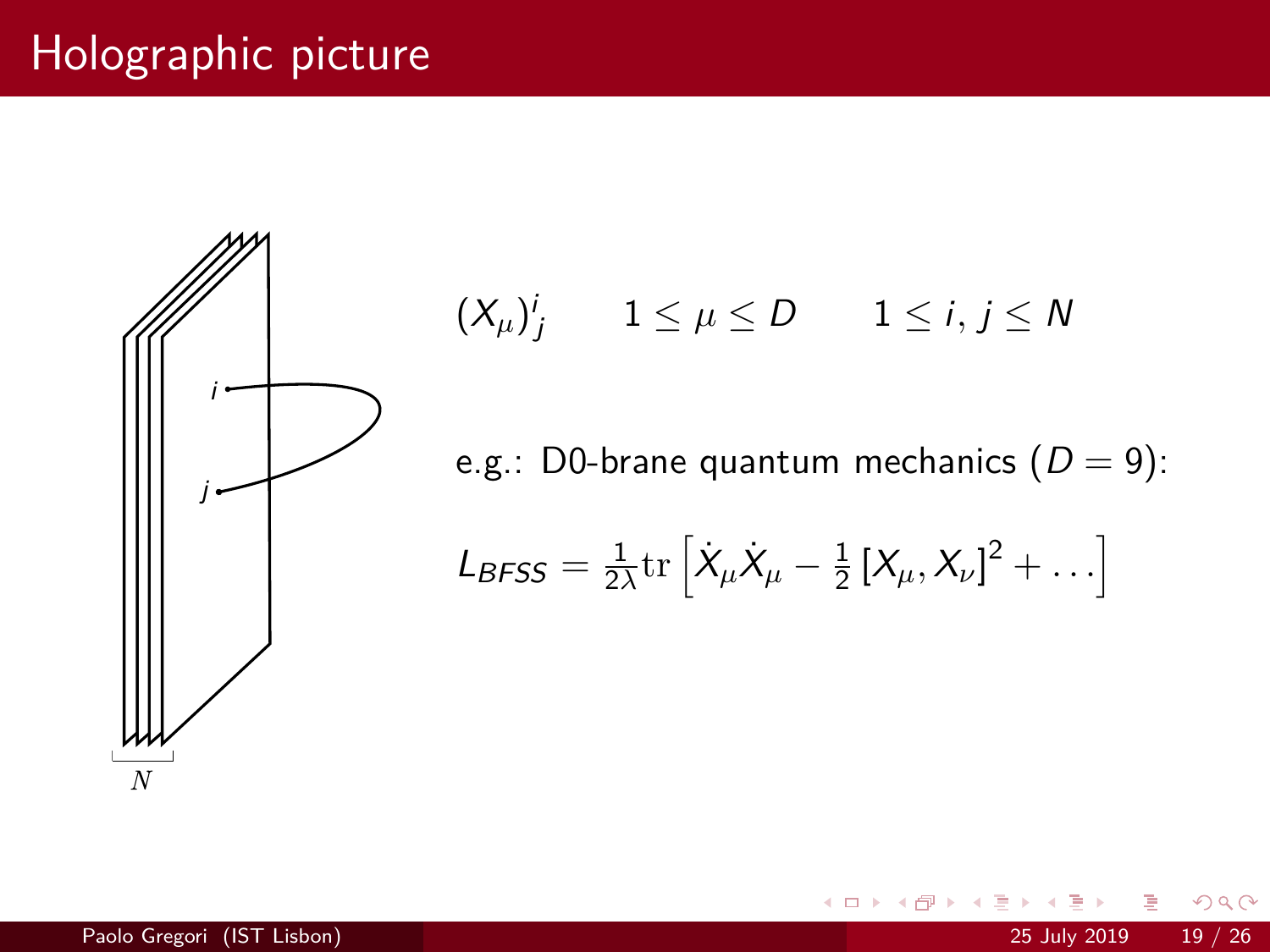- <span id="page-19-0"></span>D-brane probes in  $U(N)$  gauge theories
- [Review of the SYK model](#page-7-0)
- The new large  $D$  [limit of matrix models](#page-13-0)
- 4 [Probe analysis of the quartic matrix-vector model](#page-19-0)

## **[Outlook](#page-23-0)**

4 0 8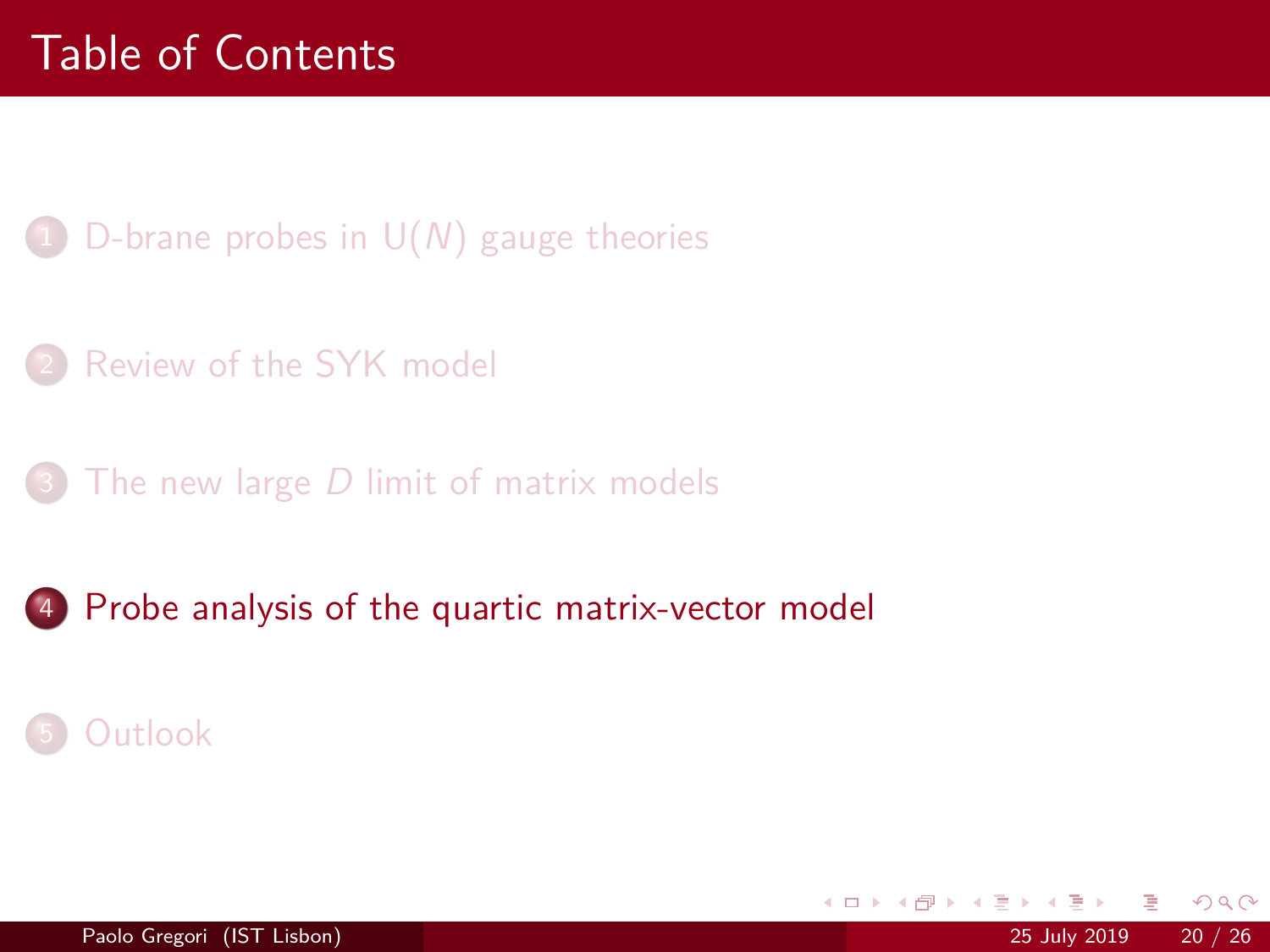[Ferrari, Gregori 2019]

 $\Omega$ 

For the probe analysis, we consider the fermionic model

$$
S_N = ND \int dt \,\mathrm{tr}\left(\psi_\mu^\dagger \dot{\psi}_\mu + m \psi_\mu^\dagger \psi_\mu + \frac{\lambda_1}{2} \psi_\mu^\dagger \psi_\mu \psi_\nu^\dagger \psi_\nu + \sqrt{D} \frac{\lambda_2}{2} \psi_\mu \psi_\nu^\dagger \psi_\mu \psi_\nu^\dagger \right)
$$

with

$$
\left\{ \psi_{\mu b}^{\mathsf{a}}, \left( \psi_{\nu}^{\dagger} \right)^{\mathsf{c}}_{\mathsf{d}} \right\} = \frac{1}{\mathsf{N} \mathsf{D}} \delta_{\mu \nu} \delta_{\mathsf{d}}^{\mathsf{a}} \delta_{\mathsf{b}}^{\mathsf{c}} \ .
$$

In the large  $N$ , large  $D$  limit:

- Same diagrammatic structure as complex SYK
- Non-trivial IR regime with macroscopic low temperature entropy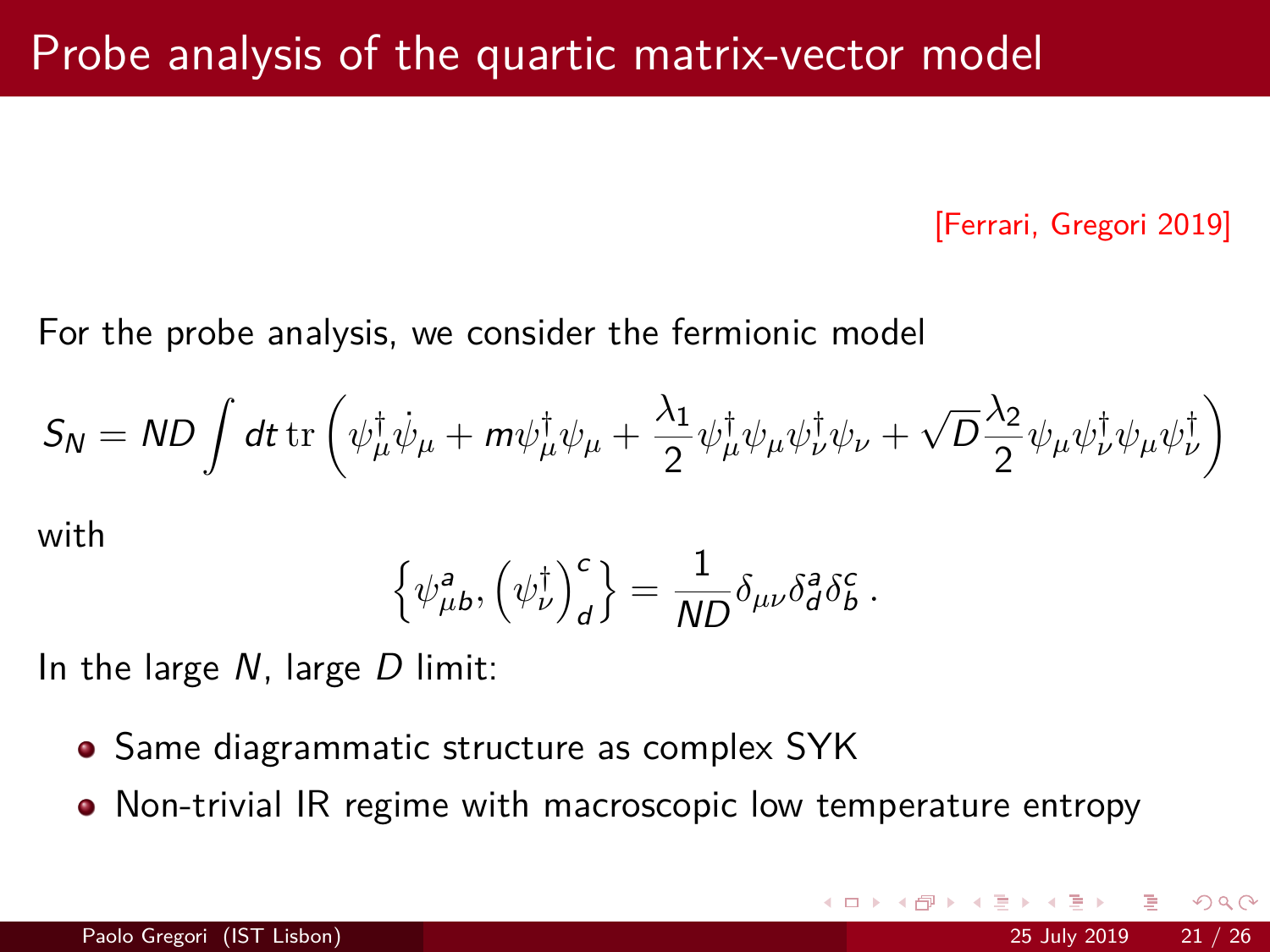## Probe analysis of the quartic matrix-vector model

To perform the probe analysis, we distinguish the probe from the background



$$
\Psi_{\mu} = \begin{pmatrix} \psi_{\mu b}^{a} & \alpha_{\mu}^{a} \\ \beta_{\mu b} & \chi_{\mu} \end{pmatrix} \text{ and }
$$

$$
S_{N+1}(\Psi) \longrightarrow S_N(\psi) + (N+1)S_1(\chi) + S_{mix}(\psi, \alpha, \beta, \chi)
$$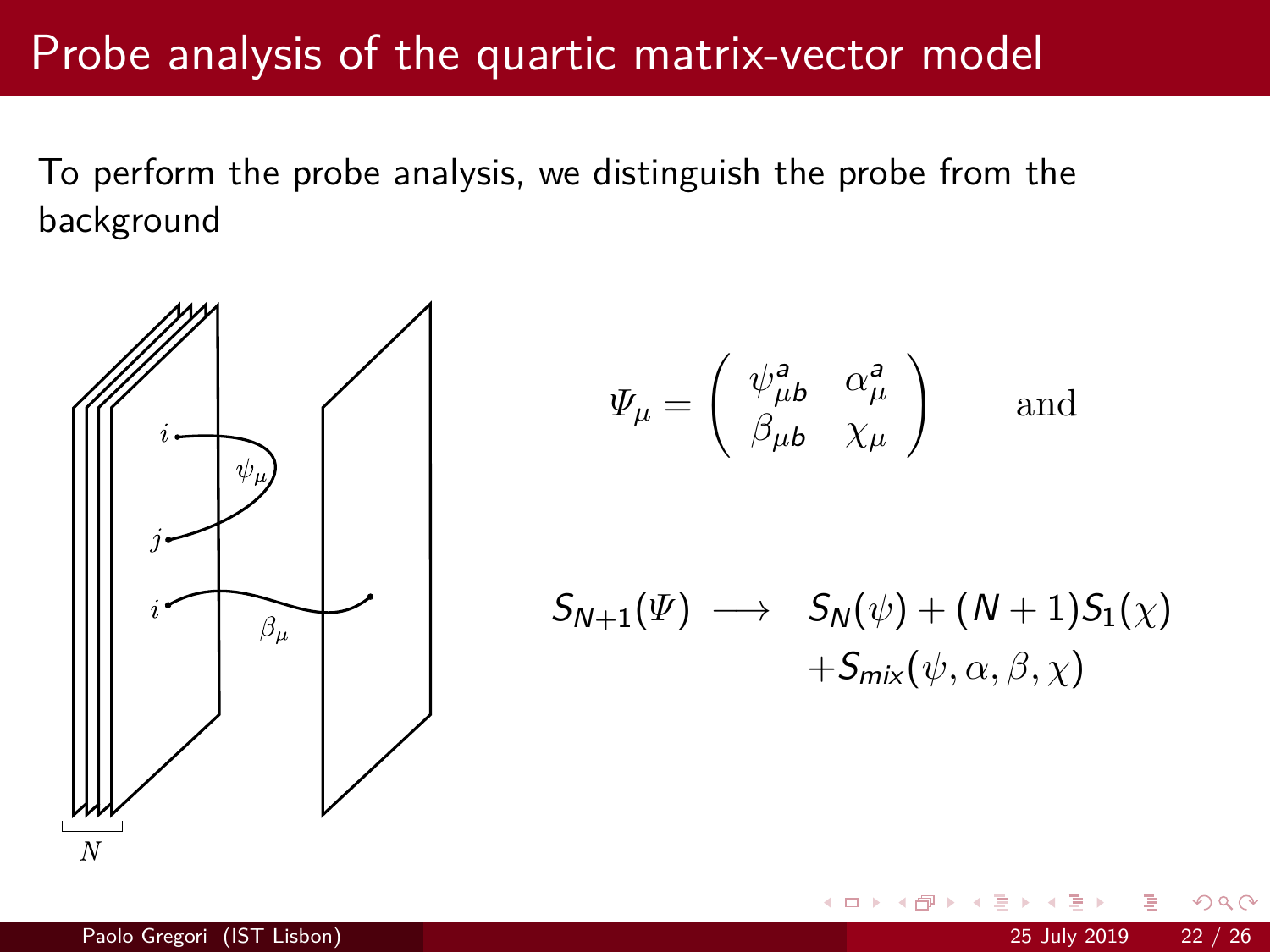We are interested in the computation of the probe effective action:

$$
e^{-\mathscr{A}_{N}} = \frac{e^{-(N+1)S_1(\chi)}}{Z_N} \int \mathcal{D}\psi \mathcal{D}\alpha \mathcal{D}\beta e^{-S_N(\psi) - S_{\text{mix}}(\psi,\alpha,\beta,\chi)}
$$

Thanks to the summability of melon diagrams, we were able perform a first, non-trivial check:

$$
\mathscr{A}_N^* = 2F_0 + \lambda_1 \partial_{\lambda_1} F_0 + \lambda_2 \partial_{\lambda_2} F_0 \,.
$$

 $\Omega$ 

*.*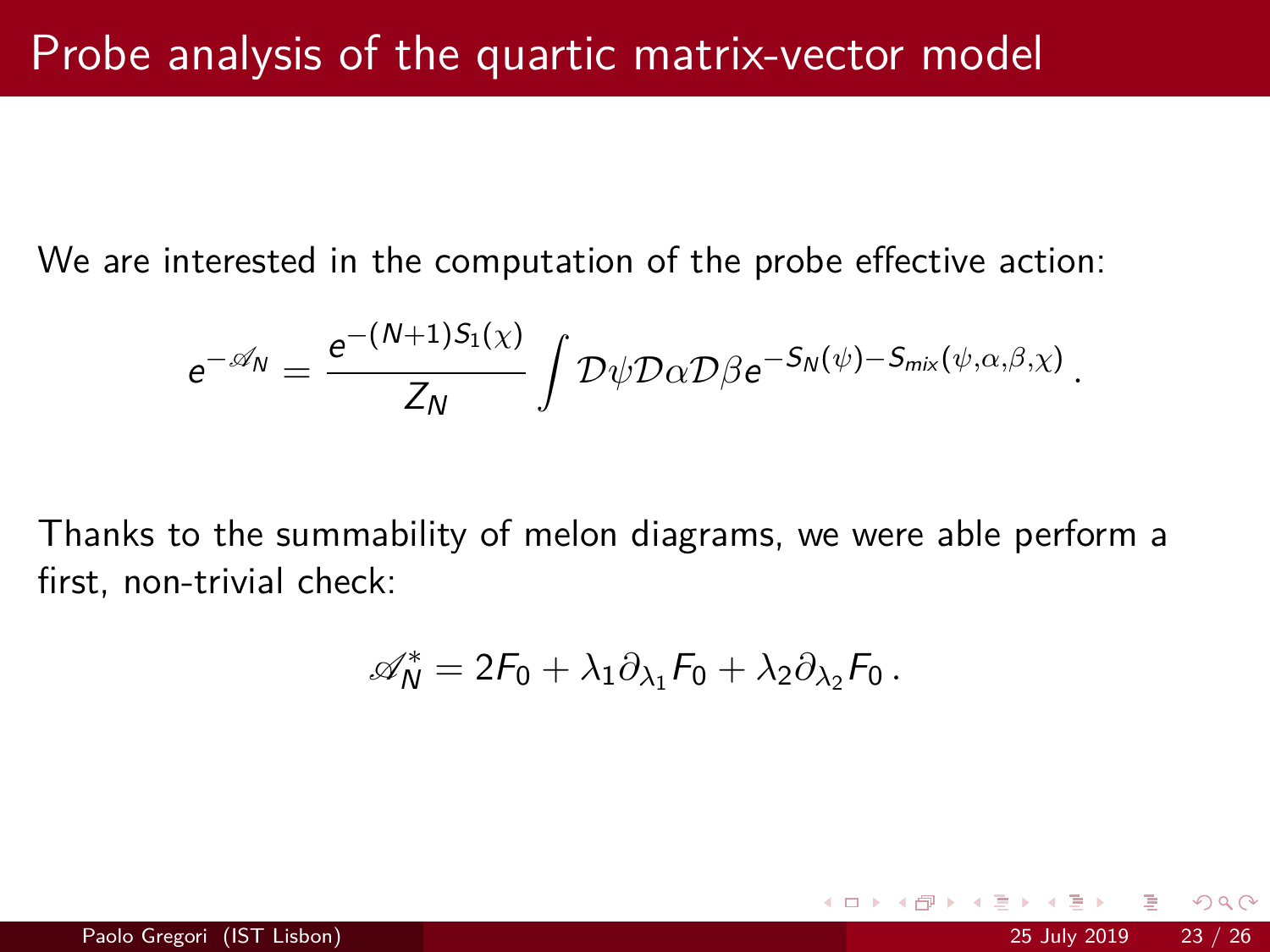- <span id="page-23-0"></span>D-brane probes in  $U(N)$  gauge theories
- [Review of the SYK model](#page-7-0)
- The new large  $D$  [limit of matrix models](#page-13-0)
- [Probe analysis of the quartic matrix-vector model](#page-19-0)



4 0 8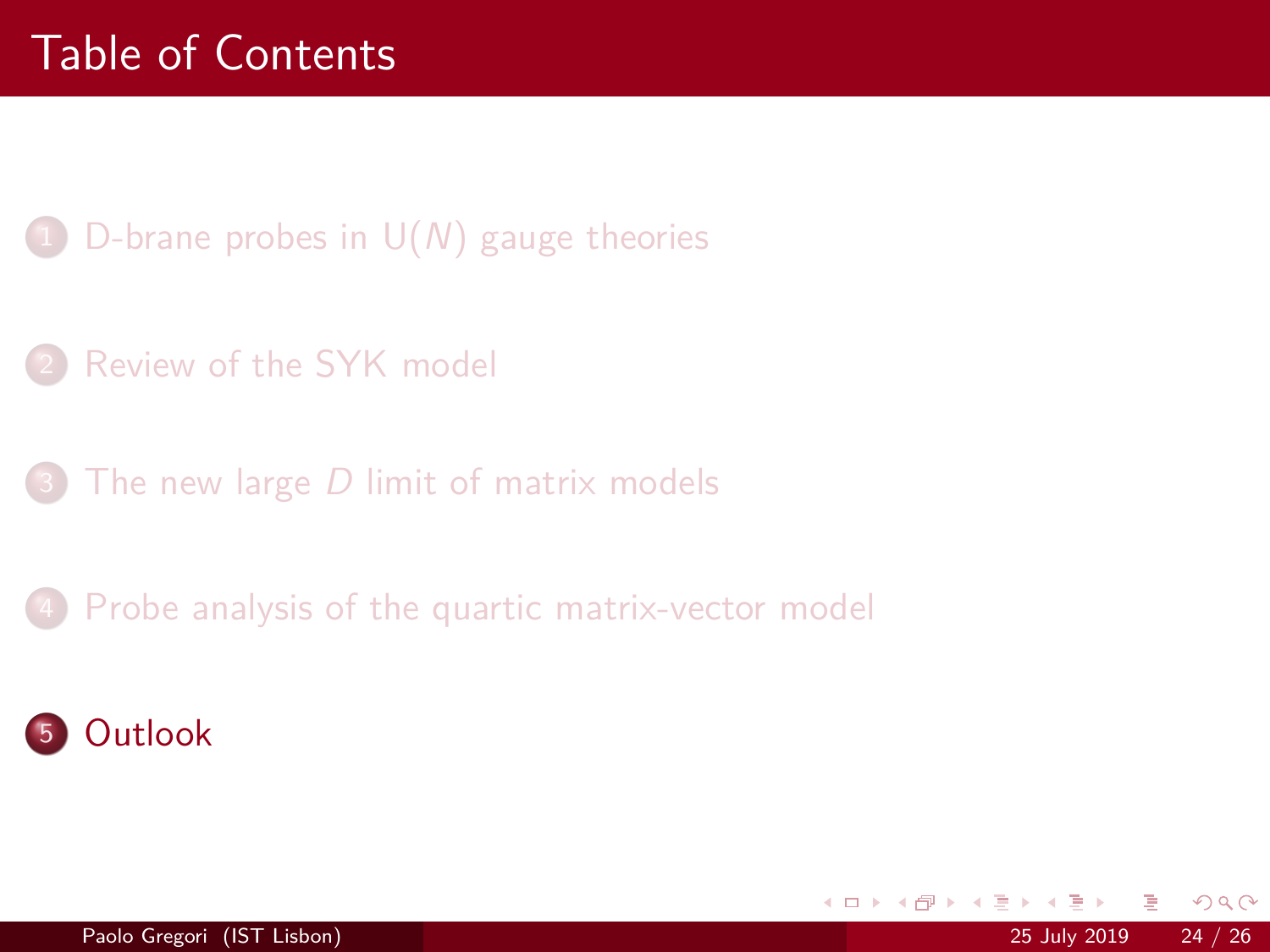The new large D limit opens the door to the study of many previously untractable models, with strong connections with holography. A couple of possible future directions are:

- Non-equilibrium probe analysis of the quartic matrix vector model
- Understanding the connection with the large D limit of General Relativity [Emparan, Suzuki, Tanabe; Bhattacharyya, Minwalla; ...]